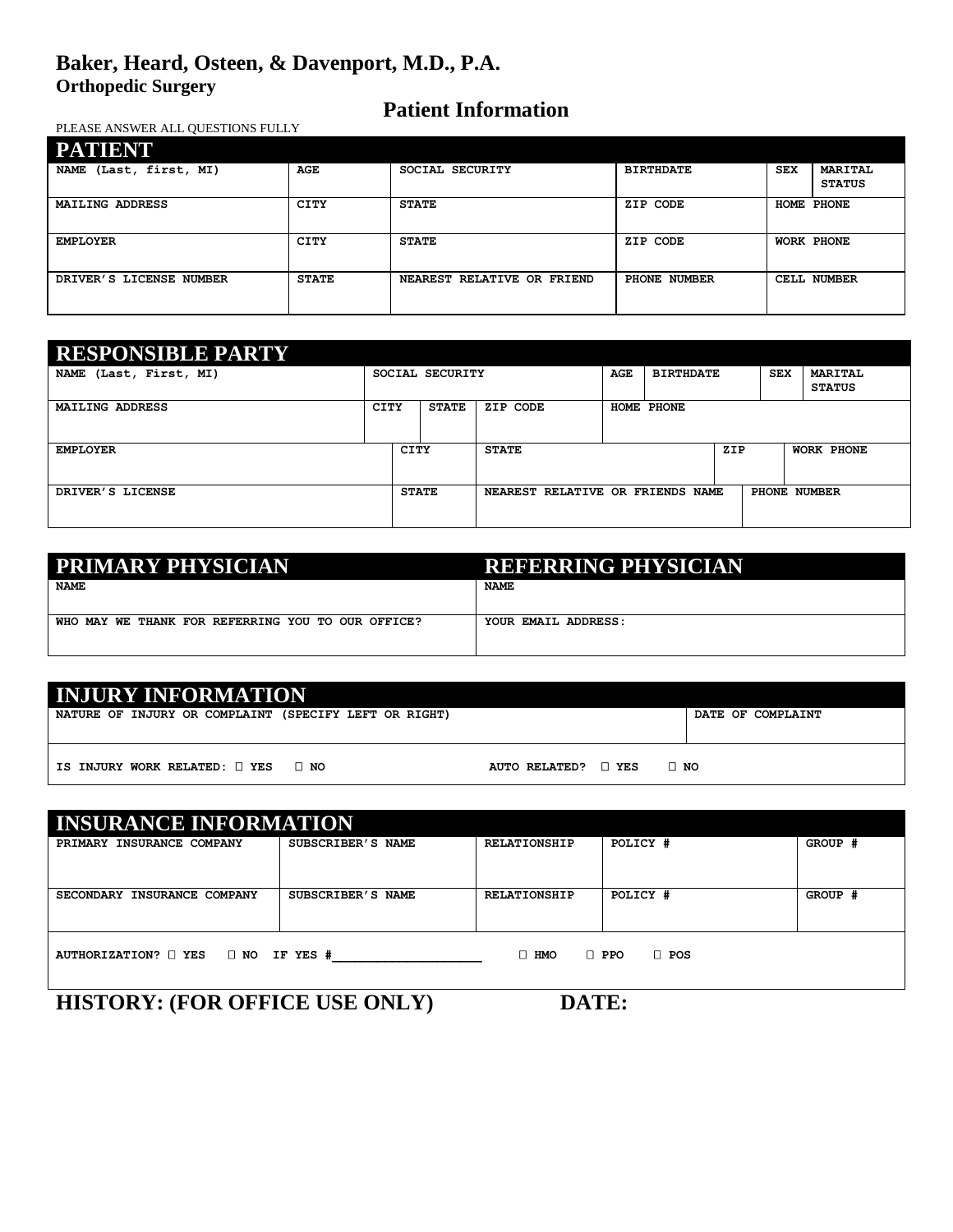## **BAKER, HEARD, OSTEEN, & DAVENPORT, M.D., P.A. ORTHOPEDIC HISTORY**

| Past Medical History<br><b>Medical Problem(s):</b>           |                |                          | <b>Chief Complaint</b><br><b>Surgical History:</b>                     | Dominant Hand (circle): L R Both                       |                  |
|--------------------------------------------------------------|----------------|--------------------------|------------------------------------------------------------------------|--------------------------------------------------------|------------------|
|                                                              |                |                          | $\mathbf{Date}(\mathbf{s})$ :                                          | Procedure(s):                                          |                  |
| 1.                                                           |                |                          |                                                                        |                                                        |                  |
| 2.                                                           |                |                          |                                                                        |                                                        |                  |
| 3.                                                           |                |                          |                                                                        |                                                        |                  |
| 4.                                                           |                |                          |                                                                        |                                                        |                  |
| 5.                                                           |                |                          |                                                                        |                                                        |                  |
| <b>Allergy to Medication(s):</b>                             |                |                          | <b>Medication(s):</b>                                                  |                                                        |                  |
| 1.                                                           |                |                          |                                                                        |                                                        |                  |
| $5.$ $5.$ $5.$<br>2.                                         |                |                          |                                                                        |                                                        |                  |
| 3.                                                           |                |                          |                                                                        |                                                        |                  |
|                                                              |                |                          |                                                                        |                                                        |                  |
| Are you currently having or have you had problems with your: |                | <b>Review of Systems</b> |                                                                        | <b>Social History</b>                                  |                  |
|                                                              | <b>Circle</b>  |                          | <b>Describe All Yes Responses</b>                                      |                                                        |                  |
| Eyes                                                         | N <sub>0</sub> | Yes                      | <u> 1989 - Johann Barbara, martin amerikan basar da</u>                | <b>Tobacco:</b> (Packs/day)                            |                  |
| Ears, Nose, Throat                                           | N <sub>0</sub> | Yes                      |                                                                        | $\Box 0$ $\Box 1/2$ $\Box 1$ $\Box 2$ $\Box 3$         |                  |
| Lungs, Breathing                                             | N <sub>0</sub> | Yes                      |                                                                        | Alcohol:                                               |                  |
| Digestion                                                    | N <sub>o</sub> | Yes                      | <u> 1980 - Jan James James Barnett, fransk politik (d. 1980)</u>       | $\Box$ None $\Box$ Moderate $\Box$ Heavy               |                  |
| Bowel movement                                               | N <sub>o</sub> | Yes                      |                                                                        | Social Drugs: $\Box$ Yes $\Box$ No                     |                  |
| <b>Bladder Problem</b>                                       | N <sub>o</sub> | Yes                      | <u> 1989 - Johann Barbara, martin da kasar Amerikaansk politiker (</u> | <b>Physical Activity</b>                               | <b>Frequency</b> |
| <b>Diabetes</b>                                              | N <sub>0</sub> | Yes                      | <u> 1989 - Johann Barbara, martin amerikan basar da</u>                |                                                        |                  |
| <b>Heart Disease</b>                                         | No             | Yes                      |                                                                        |                                                        |                  |
| High blood pressure                                          | No             | <b>Yes</b>               | <u> 1989 - Johann Barbara, martin da kasar Amerikaan kasar da</u>      |                                                        |                  |
| <b>Bleeding problems</b>                                     | No             | Yes                      |                                                                        | <b>Marital Status:</b> Married Divorced Widowed Single |                  |
| <b>Balance</b> problems                                      | No             | Yes                      |                                                                        | Children: Sex Age                                      |                  |
| Numbness/tingling                                            | N <sub>0</sub> | Yes                      |                                                                        |                                                        |                  |
| Blackout/fainting                                            | N <sub>o</sub> | Yes                      |                                                                        | <b>Family History</b> (significant medical problems in |                  |
| Psychological problems                                       | No             | Yes                      |                                                                        | blood relatives):                                      |                  |
| <b>AIDS</b>                                                  | No             | Yes                      |                                                                        | Relationship (e.g. Mother)                             | Problem          |
| Cancer                                                       | No             | Yes                      |                                                                        |                                                        |                  |
| Arthritis                                                    | N <sub>0</sub> | Yes                      |                                                                        |                                                        |                  |
| Polio                                                        | No             | Yes                      |                                                                        |                                                        |                  |
| TB                                                           | N <sub>o</sub> | Yes                      |                                                                        |                                                        |                  |
| Epilepsy                                                     | No             | Yes                      |                                                                        |                                                        |                  |
| Have you had a DEXA Scan? Yes No                             |                |                          |                                                                        |                                                        |                  |
|                                                              |                |                          |                                                                        |                                                        |                  |
|                                                              |                |                          |                                                                        |                                                        |                  |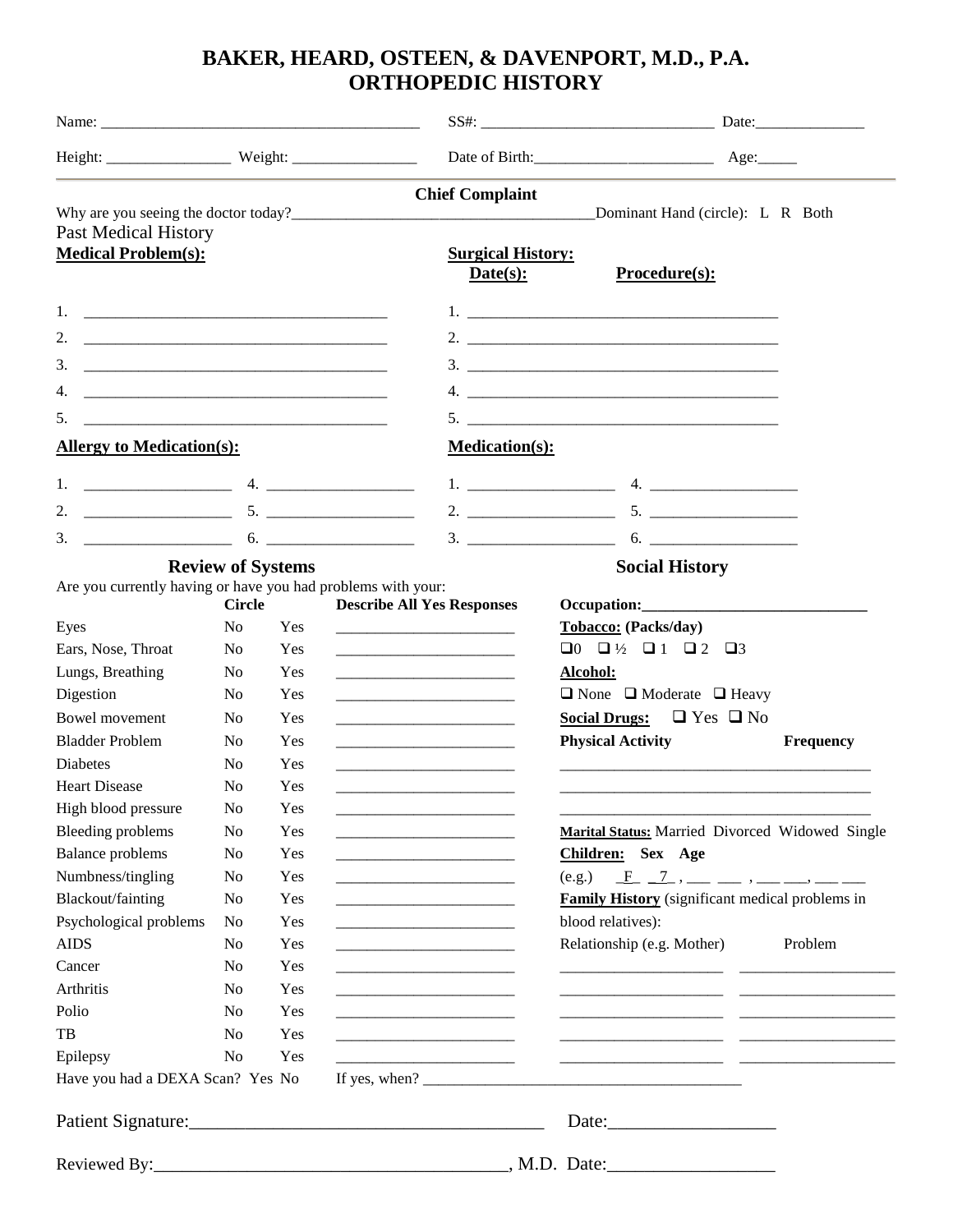# **Meaningful Use Patient Form**

# *PLEASE CIRCLE ONE***:**

#### *Ethnicity: Race:*

| Hispanic or Latino     |  |
|------------------------|--|
| Not Hispanic or Latino |  |
| Unknown                |  |

| Current every day smoker       |
|--------------------------------|
| Current some day smoker        |
| Former smoker                  |
| Never smoker                   |
| Smoker, current status unknown |
| Unknown if ever smoker         |
|                                |

American Indian or Alaska Native Asian Indian Asian Other Black or African American Chinese Filipino **Smoking Status: Guamanian or Chamorro** Hawaiian Native Japanese Korean **Multiple** Other Pacific Islander – Other Samoan

## *Preferred Language: \_\_\_\_\_\_\_\_\_\_\_\_\_\_\_\_\_\_\_\_\_\_\_\_\_\_\_\_\_\_\_\_\_\_\_\_\_\_\_\_\_\_\_\_\_\_*

#### **Preferred Pharmacy List:** <u>and</u> the contract of the contract of the contract of the contract of the contract of the contract of the contract of the contract of the contract of the contract of the contract of the contract

| <b>Pharmacy:</b> | <b>Address:</b> | ıtv. | state. | Zip? |
|------------------|-----------------|------|--------|------|
|                  |                 |      |        |      |

Unknown Vietnamese

**White** 

| G     |  |  |  |
|-------|--|--|--|
| ∍<br> |  |  |  |

#### *Patient reminder Communication Preference (Circle one):*

- HOME PHONE : \_\_\_\_\_\_\_\_\_\_\_\_\_\_\_\_\_\_\_\_\_\_\_\_\_\_\_\_\_\_\_\_\_\_\_\_\_\_\_\_\_\_\_\_\_
- MOBILE PHONE: \_\_\_\_\_\_\_\_\_\_\_\_\_\_\_\_\_\_\_\_\_\_\_\_\_\_\_\_\_\_\_\_\_\_\_\_\_\_\_\_\_\_\_\_
- $\bullet$  EMAIL: Address:  $\bullet$
- MAILED LETTER: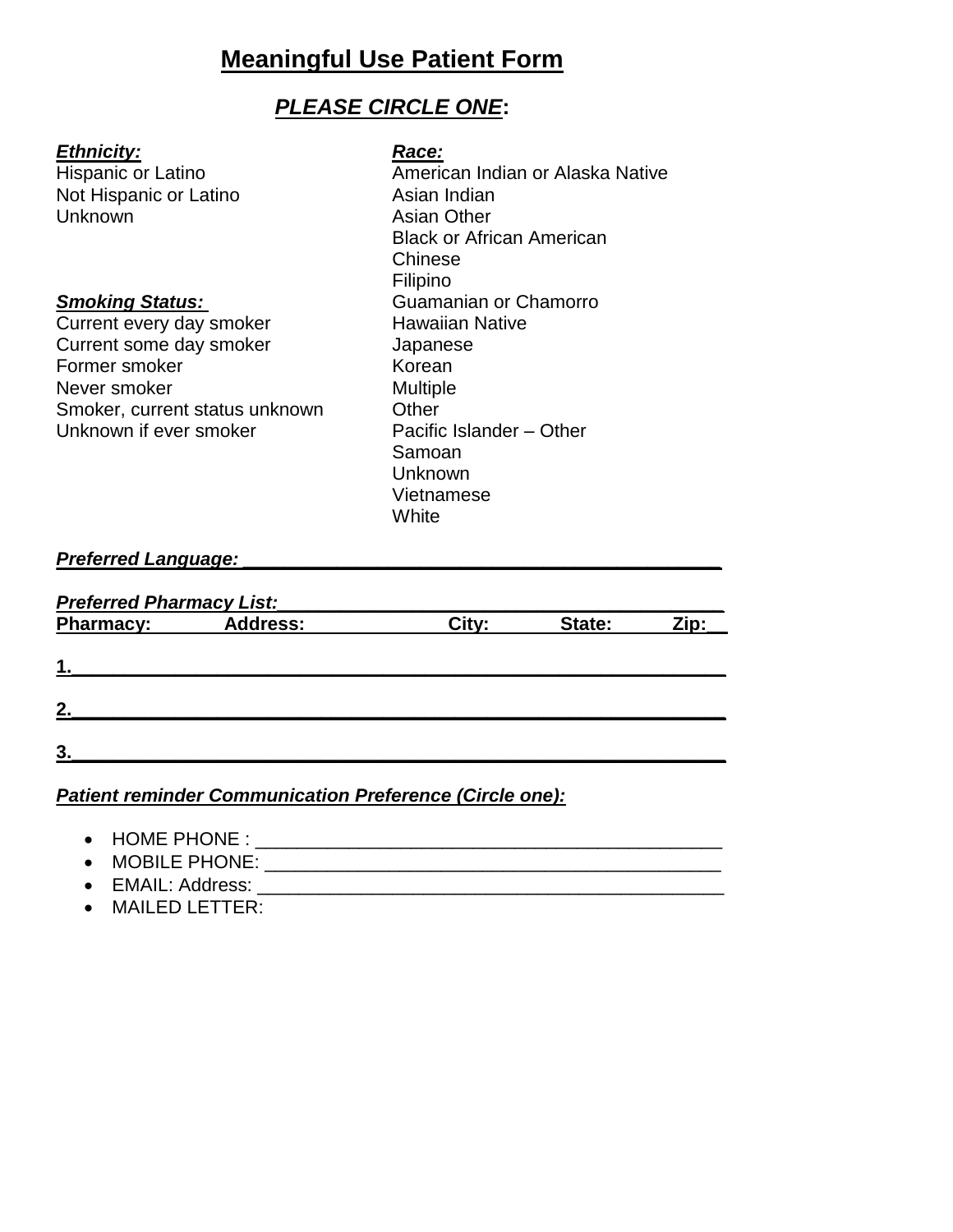### **Baker, Heard, Osteen, & Davenport, M.D., P.A. Orthopedic Surgery Phone: 407-843-9083 Fax: 407-420-2900**

**www.orthodoks.com**

Charles W. Heard, Jr., M.D. Orlando, FL 32806 David S. Osteen, M.D.

Norton M. Baker, M.D. 345 W. Michigan St. Suite 114

W. Clark Davenport, M.D. 6. The Suite 110 Section 12, 19430 Turkey Lake Rd. Suite 116 Orlando, FL 32819

## **Medical Information Consent Agreement**

**Consent to the Use and Disclosure of Health Information for Treatment, Payment, or Healthcare Operations** I understand that as part of my healthcare, this organization originates and maintains health records describing my health history, symptoms, examination and test results, diagnoses, treatment, and any plans for future care or

• a basis for planning my care and treatment

treatment. I understand that this information serves as:

- a means of communication among the many health professionals who contribute to my care
- a source of information for applying my diagnosis and surgical information to my bill
- a means by which a third-party payer can verify that services billed were actually provided
- and a tool for routine healthcare operations such as assessing quality and reviewing the competence of healthcare professionals

I understand and have been allowed to review the **Notice of Information Practices** that provides a more complete description of information uses and disclosures. I understand that I have the right to review the notice prior to signing this consent. I understand that the organization reserves the right to change their notice and practices and prior to implementation will post a copy of any revised notice in the waiting room. I understand that I have the right to object to the use of my health information for directory purposes. I understand that I have the right to request restrictions as to how my health information may be used or disclosed to carry out treatment, payment, or healthcare operations and that the organization is not required to agree to the restrictions requested. I understand that I may revoke this consent in writing, except to the extent that the organization has already take action in reliance thereon.

 $\Box$  I request the following restrictions to the use or disclosure of my health information:

|                                                          | <b>Optional</b>                               |
|----------------------------------------------------------|-----------------------------------------------|
|                                                          | <b>Written Communication</b><br>n.            |
| O.K. to leave message with detailed info                 | $\Box$ O.K. to mail to my home address        |
| $\Box$ Leave message with call back number only          | $\Box$ O.K. to mail to my work/office address |
|                                                          | $\Box$ O.K. to fax to this number $\Box$      |
| Work Telephone                                           | $\Box$                                        |
| $\Box$ O.K. to leave message with detailed info.         |                                               |
| $\Box$ Leave message with call back number only          |                                               |
| Signature of Patient or Legal Representative             | Witness                                       |
| Date                                                     | Date                                          |
| Denied<br>$\Box$ Accepted<br><b>FOR OFFICE USE ONLY:</b> |                                               |
| Title<br>Signature                                       | Date                                          |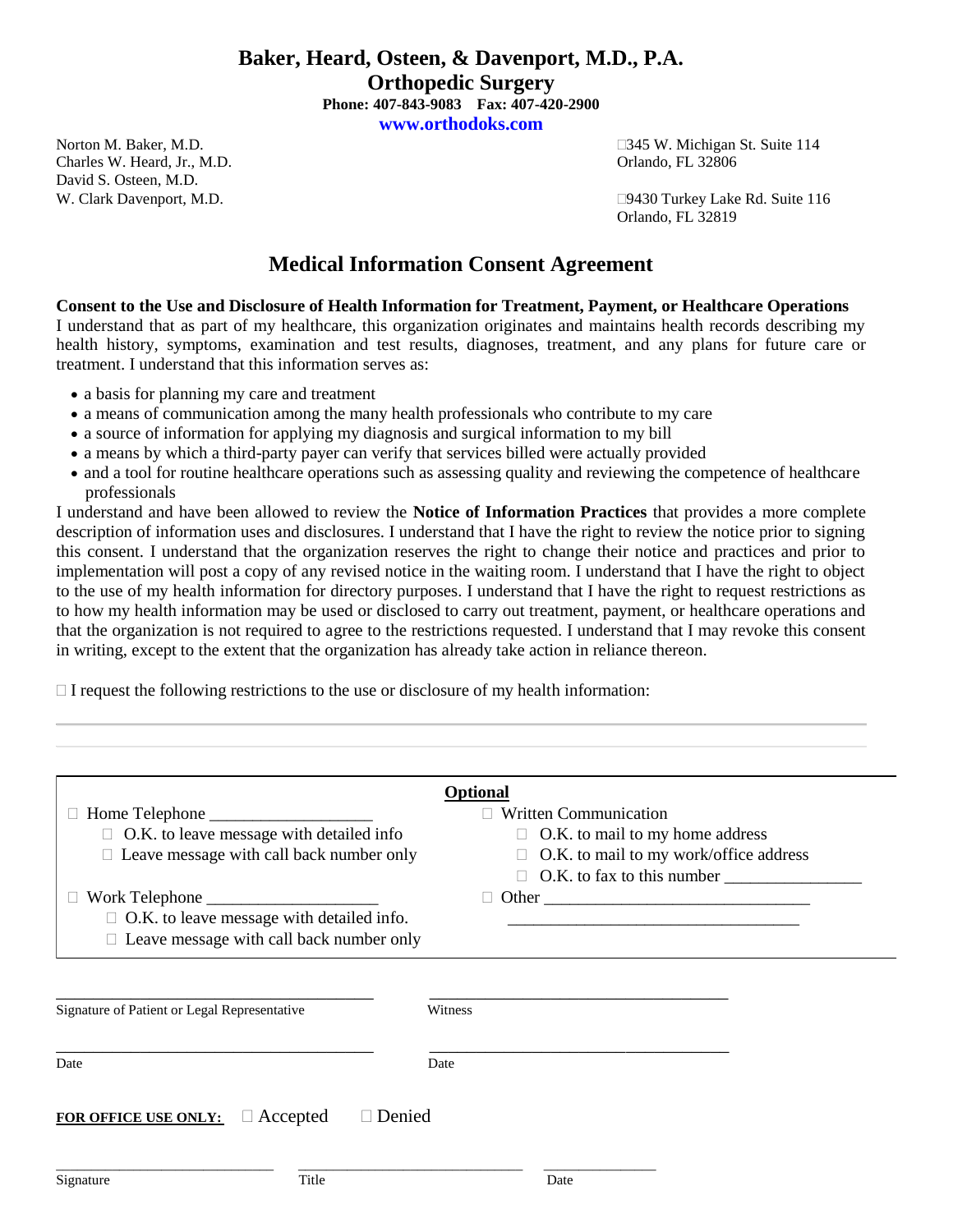## **Baker, Heard, Osteen, & Davenport, M.D., P.A.**

**Orthopedic Surgery**

**Phone: 407-843-9083 Fax: 407-420-2900 WWW.ORTHODOKS.COM**

Charles W. Heard, Jr., M.D. Orlando, FL 32806 David S. Osteen, M.D.

Norton M. Baker, M.D. 345 W. Michigan St. Suite 114

W. Clark Davenport, M.D. 6. The Suite 116 Suite 116 Suite 116 Orlando, FL 32819

#### **FINANCIAL POLICY**

In order for us to be able to continue to deliver high quality of care, it is necessary to describe our financial policies. PLEASE READ ALL INFORMATION AND ACKNOWLEDGE BY SIGNING BELOW.

- Please present your insurance card(s) at each visit. It is your responsibility to provide us with the correct information so that we may submit to your insurance.
- If you have a change of address, telephone number, or employer, please notify the receptionist.
- **METHODS OF PAYMENT**: We will collect your deductible, co-payment, or charge for non-covered services at the time of your visit. If you have a balance after an insurance payment from a previous service, we will also ask for that payment. We accept cash, checks, Visa, Master card, American Express, and Discover.
- **INSURANCE FILING**: If we do not participate with your insurance, we may file your claims as a courtesy. You will be expected to follow-up to make sure payment is made to us in a timely manner. If we do not receive payment from them within 45 days, you will be billed for any unpaid balance.
- **COLLECTIONS:** If your insurance denies our charges, or does not pay us in a timely manner, you will be billed for the entire balance. You will be expected to pay your balance in full within 30 days or call our Billing Department to make payment arrangements. If you do not pay in a timely manner, your account may be referred to a collection agency and reported to the credit bureau.
- **MEDICARE PATIENTS**: We are a participating provider with Medicare and will bill Medicare for all your covered charges. If you have supplemental insurance, at our discretion we may submit your claim for you. If payment is not received from your supplemental insurance within 45 days of being submitted, we will bill you for the balance due. If you do not have a supplemental insurance, your portion (20% of amount allowed by Medicare) will be collected at the time of service. Each year you will be expected to pay the allowed amount of your charges until your Medicare deductible is met.
- **HMO/PPO PATIENTS**: If we participate with your plan, we will bill your insurance for you. Your co-payment/coinsurance will be collected at the time of service--NO EXCEPTIONS. If your plan requires you to have an authorization to see a specialist, you will need to obtain that from your PCP's office prior to seeing the specialist. It is not our responsibility to obtain retroactive referrals, therefore we will need to reschedule your visit. If we do not participate with your plan, we will verify your out-of-network benefits, file your charges, and will expect payment of your portion of the charges at the time of service.
- **DURABLE MEDICAL EQUIPMENT (DME)**: Some insurance plans require their subscribers to purchase these supplies from particular contracted DME suppliers and therefore will not reimburse our office for these services. As a courtesy to you, you can purchase at your expense these DME supplies from our office. Please initial the bottom of this financial policy if you wish to take advantage of this courtesy.
- **SELF-PAY PATIENTS**: Patients with no insurance will be expected to **PRE PAY the visit in the amount of \$300.00 BEFORE seeing the doctor.** If Surgery is required you will be expected to pre-pay the full amount, if your not able to pay in full, you will be required to contact our Credit Manager prior to the surgery to make payment arrangements. Only Cash, Money Order, and Credit Card will be accepted.
- **X-RAY COPIES**: You do not own these films, they are legal documents that belong to the doctor. When you pay for having x-rays taken, you are paying for the technologist to take them, the film, and the developing cost. You may purchase copies at the rate of \$8.00 per sheet. X-ray copies are only done during NON-Patient hours (12:00 to 2:00PM) in which you must be present and please plan on a wait for these x-ray copies.

Remember that whether you do or do not have insurance, you are ultimately financially responsible for payment of your charges. If you have any questions regarding our financial policy, please contact our Billing Department at 843-9083.

\_\_\_\_\_\_\_\_\_\_\_\_\_\_\_\_\_\_\_\_\_\_\_\_\_\_\_\_\_\_\_\_\_\_\_\_\_\_\_\_\_\_\_\_\_\_\_\_\_\_\_\_\_\_\_\_ \_\_\_\_\_\_\_\_\_\_\_\_\_\_\_\_\_\_\_\_\_\_\_\_\_\_

I have read and agree to abide by the above financial policy of Baker, Heard, Osteen, Davenport, M.D. P.A.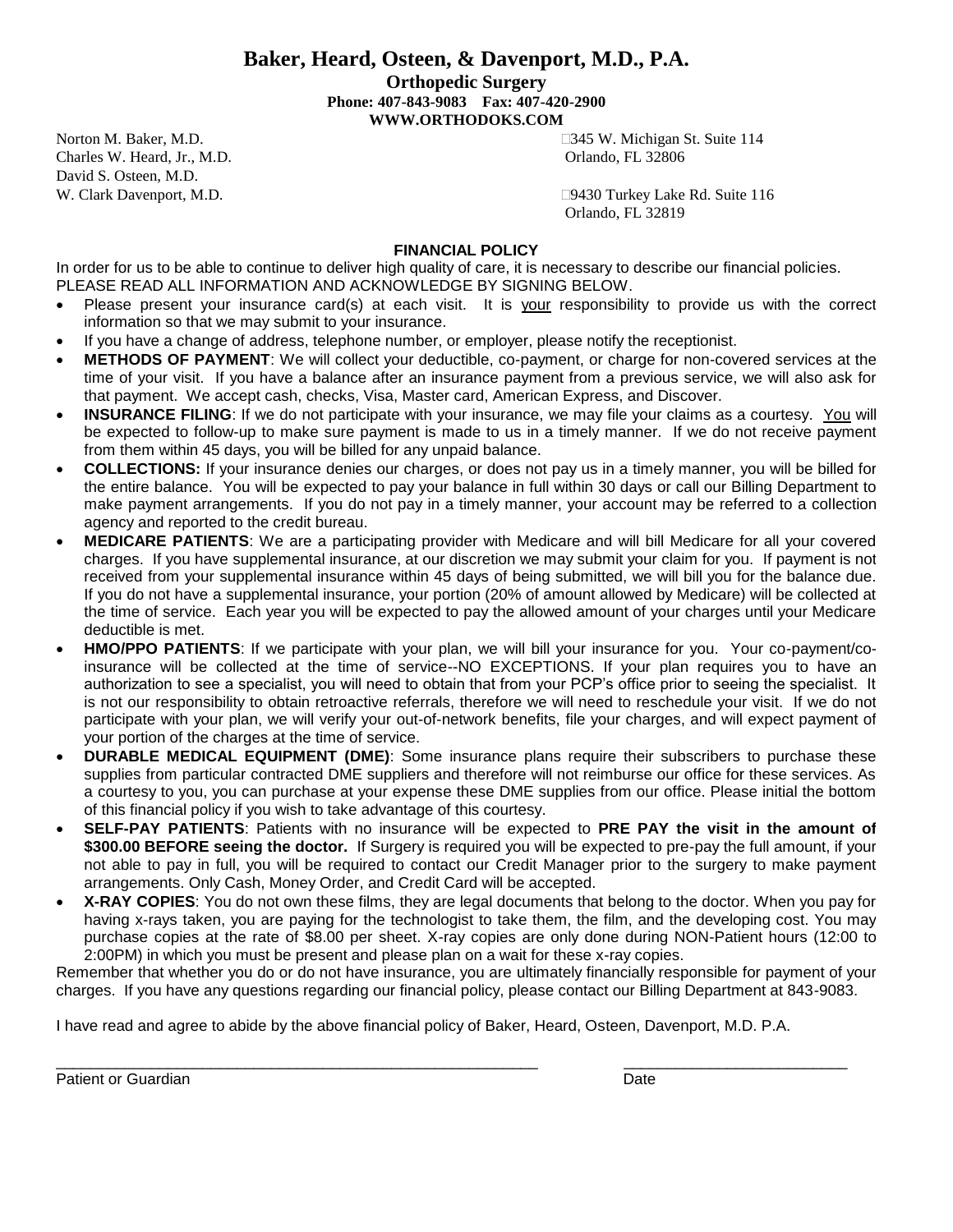#### **Baker, Heard, Osteen, & Davenport, M.D., P.A. Orthopedic Surgery Phone: 407-843-9083 Fax: 407-420-2900 WWW.ORTHODOKS.COM**

Charles W. Heard, Jr., M.D. Orlando, FL 32806 David S. Osteen, M.D.

Norton M. Baker, M.D. 345 W. Michigan St. Suite 114

W. Clark Davenport, M.D. 6. The State Rd. Suite 116 Orlando, FL 32819

#### ASSIGNMENT OF BENEFITS AND MEDICAL RELEASE

POWER OF ATTORNEY TO ENDORSE CHECKS AND/OR TO SIGN ANY PIECE OF PAPER WHICH WILL ENHANCE OR EXPEDITE PAYMENT TO PROVIDER FOR SERVICES RENDERED, INCLUDING BUT NOT LIMITED TO A RELEASE OF MEDICAL RECORDS and ASSIGNMENT OF BENEFITS/AUTHORIZATION TO PAY.

Know by all these present that: The undersigned has made, constituted and appointed, and by these presents does hereby make, constitute and appoint BAKER, HEARD, OSTEEN, &DAVENPORT, M.D., P.A., and any of it's duly authorized agents and employees as and to be the undersigned's true and lawful attorney for and in the undersigned's name, place and stead to endorse any and all checks, drafts or money orders which are made payable to the undersigned alone or to the undersigned and the said BAKER, HEARD, OSTEEN, DAVENPORT, M.D., P.A., which checks, drafts or money orders are made payable for services which have been made by BAKER, HEARD, OSTEEN, & DAVENPORT, M.D., P.A., at the request or with the knowledge and approval of the undersigned and/or the maker of the check, draft of money order.

Furthermore, the undersigned allows BAKER, HEARD, OSTEEN, & DAVENPORT, M.D., P.A. or any of its agents to sign any paper that will be necessary to enhance, expedite and/or allow payment to said provider. This may include affidavits of nonownership of vehicles, insurance forms and other statements.

The undersigned by these presents does give and grant the said BAKER, HEARD, OSTEEN,& DAVENPORT M.D., P.A. as attorney the full power and authority to do and perform all and every act whatsoever requisite and necessary to be done in and about the premises as fully to all intents and purposes as the undersigned might or could do to personally present insofar as the endorsing and cashing of said checks are concerned as well as any other document.

#### MEDICAL RELEASE

A photocopy of this document shall be sufficient to authorize any person having records of medical treatment, services, or supplies pertaining to me to release true copies of same to BAKER, HEARD, OSTEEN, & DAVENPORT M.D., P.A. or any insurer providing coverage to me in connection with the processing of any claim for benefits made by me or by the assignee herein. A photocopy of this document shall be as binding as an original signature page.

The undersigned does hereby ratify and confirm any and all actions taken by the said attorney in accordance with this special power and which the said attorney shall do or cause to be done by virtue of these presents.

#### ASSIGNMENT OF BENEFITS

I, \_\_\_\_\_\_\_\_\_\_\_\_\_\_\_\_\_\_\_\_\_\_\_\_\_\_\_\_\_\_\_\_\_\_\_\_ Hereby authorize\_\_\_\_\_\_\_\_\_\_\_\_\_\_\_\_\_\_\_\_\_\_\_\_\_\_\_\_\_\_\_\_\_\_\_\_\_\_\_

(Name of Insurance Carrier)

to make medical benefits payments otherwise payable to me for services rendered by BAKER, HEARD, OSTEEN, & DAVENPORT, M.D., P.A., but not to exceed the charges of those services, payable to and mailed directly to: BAKER, HEARD, OSTEEN, & DAVENPORT, M.D., P.A.

> 345 W MICHIGAN ST., STE 114 ORLANDO, FLORIDA 32806

I hereby instruct the insurance carrier that in the event the subject medical benefits are disputed for any reason, including medical reasonableness and/or necessity, that the amount of unpaid benefits claimed by BAKER, HEARD, OSTEEN,& DAVENPORT, M.D., P.A. is to be set aside and not disbursed until the dispute is resolved.

Furthermore, I hereby IRREVOCABLY ASSIGN to BAKER, HEARD, OSTEEN, & DAVENPORT, M.D., P.A. the rights and benefits and any and all causes of action resulting from non payment under any policy of insurance, indemnity agreement, or any other collateral source as defined in Florida Statutes for any service and or charges provided by BAKER, HEARD, OSTEEN, &DAVENPORT M.D., P.A.

IN WITNESS WHEREOF the undersigned have hereunto set their hands, this day of  $\qquad \qquad$ ,

\_\_\_\_\_\_\_\_\_\_\_\_\_\_\_\_\_\_\_\_\_\_\_\_\_\_\_\_\_\_\_\_\_\_\_ \_\_\_\_\_\_\_\_\_\_\_\_\_\_\_\_\_\_\_\_\_\_\_\_\_\_\_\_\_\_\_\_\_\_\_\_

PATIENT'S SIGNATURE PATIENT'S NAME (PLEASE PRINT)